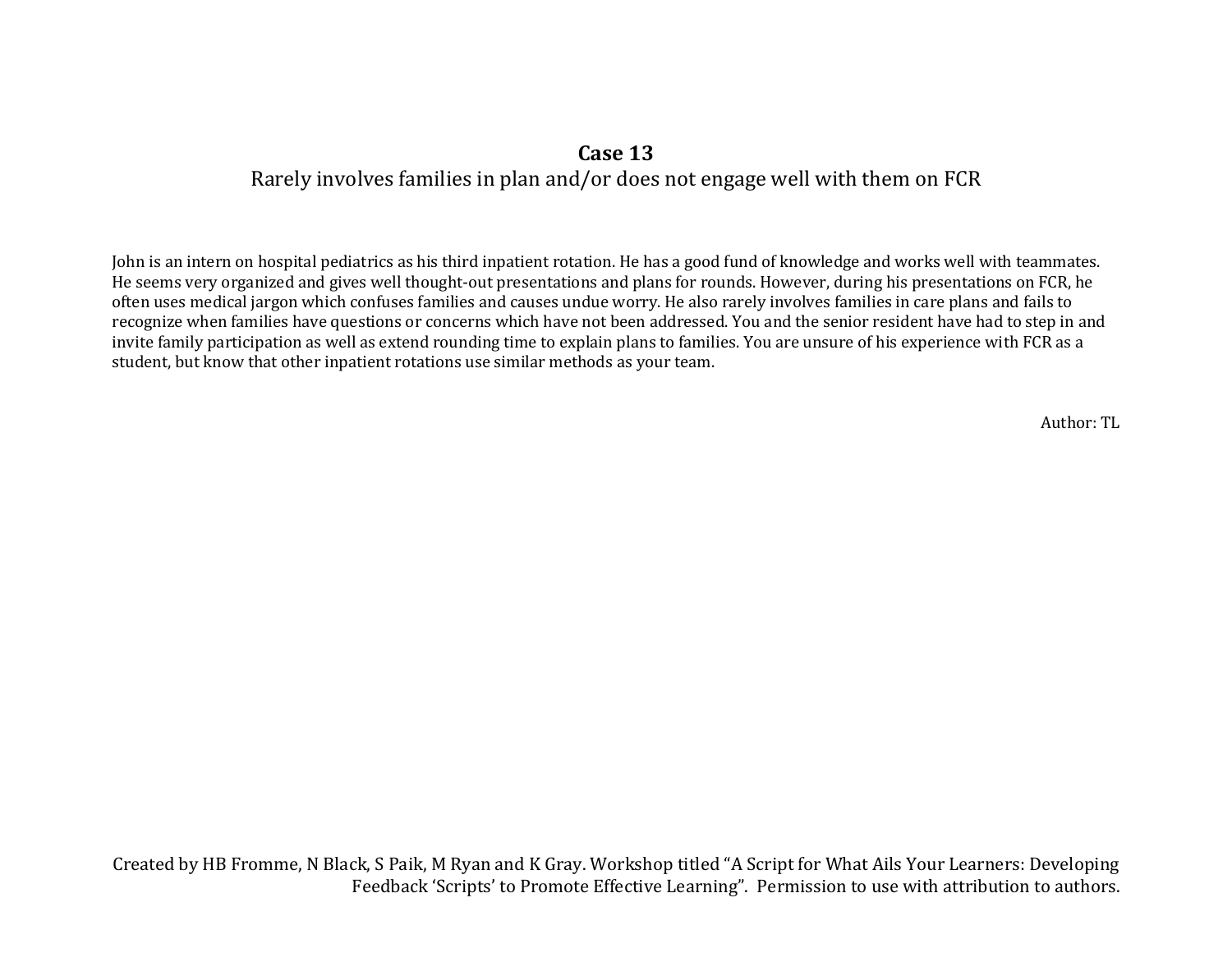## **Feedback Script**

Case 13 – Rarely involved families and does not engage them on FCR

| <b>Step 1: Action</b>                                                                                                            | Rarely involves families in patient care planning                                                                                                                                                                                                                                                                                                                                                                                                                                                                                          |
|----------------------------------------------------------------------------------------------------------------------------------|--------------------------------------------------------------------------------------------------------------------------------------------------------------------------------------------------------------------------------------------------------------------------------------------------------------------------------------------------------------------------------------------------------------------------------------------------------------------------------------------------------------------------------------------|
| <b>Identify the Trigger Behavior</b>                                                                                             | Uses jargon without explanation                                                                                                                                                                                                                                                                                                                                                                                                                                                                                                            |
| Describe specific examples                                                                                                       | Fails to recognize and answer family questions                                                                                                                                                                                                                                                                                                                                                                                                                                                                                             |
| <b>Step 2: Subcompetency</b><br>Identify Milestone-based correlation<br>Correlate behavior to<br>milestone/EPA anchor            | ICS2: Demonstrate the insight and understanding into emotion and human response to<br>emotion that allows one to appropriately develop and manage human interactions—<br>level 2<br>SBP1: Coordinate patient care within the healthcare system relevant to their clinical<br>specialty-level 1                                                                                                                                                                                                                                             |
|                                                                                                                                  | Prof6: Recognize that ambiguity is a part of clinical medicine & recognize need for and<br>to utilize resources in dealing with uncertainty-level 2                                                                                                                                                                                                                                                                                                                                                                                        |
| Step 3: Evidence<br>Target High Yield Feedback Points<br>Real issue behind behavior<br>Identify impact of behaviors              | Use of jargon on FCR results in patients/families not understanding the plan and<br>decreases team rounding efficiency when others must explain. Failure to answer<br>questions means families are not engaged in patient care process. Lack of recognition<br>of family understanding prevents the intern from learning from patients and families                                                                                                                                                                                        |
| Step 4: Script<br><b>Create Brief Script</b><br>No more than 3-4 sentences<br>Neutral language<br>Focus on behaviors and actions | I appreciate that you have collected appropriate histories and have plans ready for<br>rounds. However, I have noticed that you infrequently involve patients and families<br>during these discussions on FCR. It is important to include patients/families in the<br>development of treatment plans, as individual and cultural differences greatly<br>determine adherence to and success with medical treatment. Using easy-to-<br>understand language aids in family understanding, but also solidifies your knowledge<br>of the topic. |
| <b>Step 5: Strategy</b><br>Describe Possible Plan for                                                                            | While pre-rounding, introduce FCR and invite participation & questions; write                                                                                                                                                                                                                                                                                                                                                                                                                                                              |

Created by HB Fromme, N Black, S Paik, M Ryan and K Gray. Workshop titled "A Script for What Ails Your Learners: Developing Feedback 'Scripts' to Promote Effective Learning". Permission to use with attribution to authors.